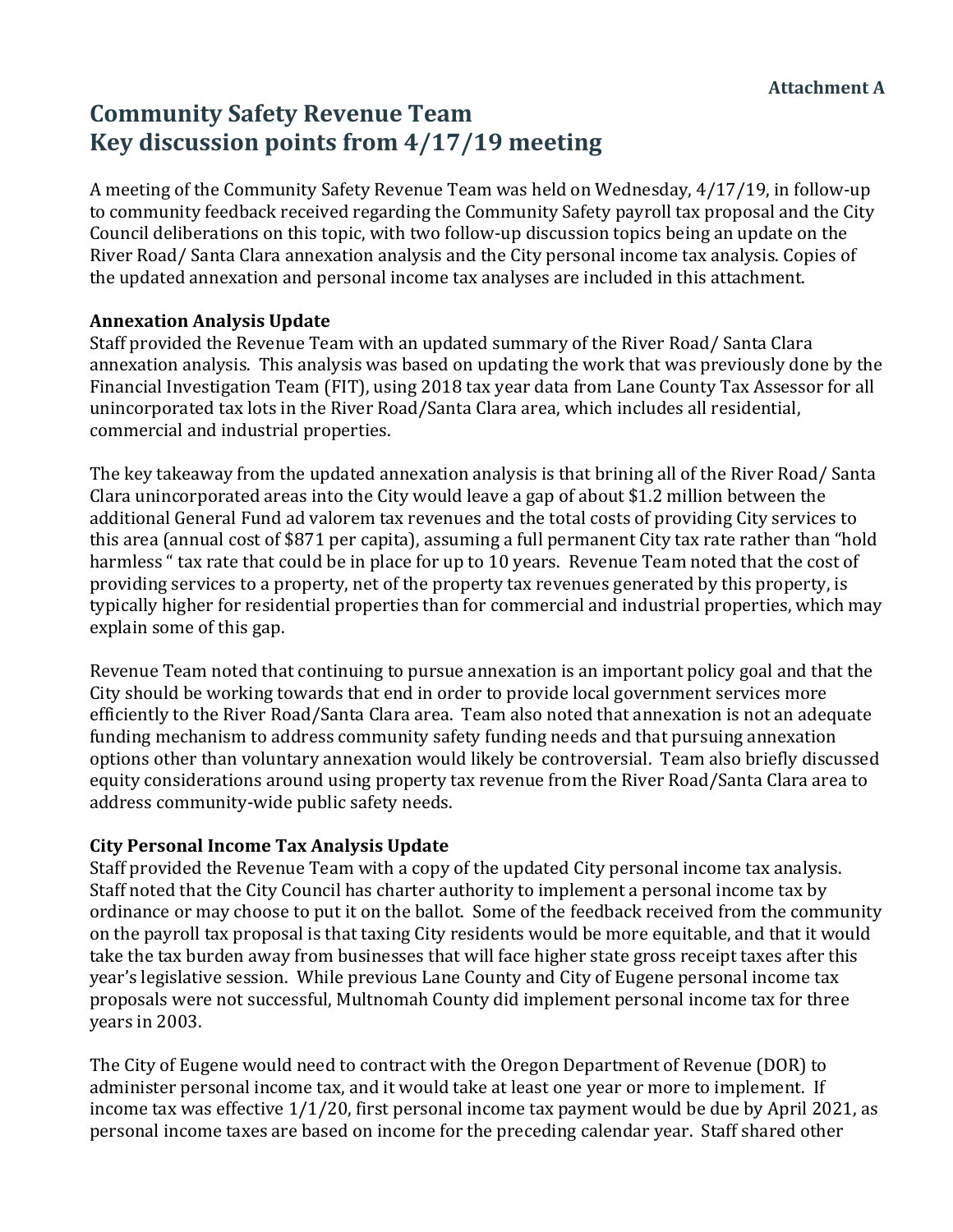assumptions behind the analysis, which are documented in the analysis summary, including cost of administration, impact of tax avoidance and tax evasion, revenue collection rates, and other variable that affect personal income tax revenues.

Revenue Team reviewed a side-by-side comparison of three personal income tax scenarios and discussed how a City personal income tax would impact taxpayers at different income levels. In responding to the team's question about whether a City personal income would be collected via employer payroll withholdings, staff clarified that the current analysis assumes no employer withholdings and that taxpayers would remit tax payments to the DOR.

Revenue Team noted that a City personal income tax would have many of the same shortcomings as the City payroll tax. It also does not capture revenues from people who use Eugene public safety services but do not reside in the community. A personal income tax will likely have much higher implementation and administration costs, is more variable during the economic downturn that a payroll tax, and would also take longer to implement. Team also discussed that the community has previously rejected the idea of a City personal income tax.

Revenue Team also discussed impact of the payroll tax on low-wage employees and whether exempting employees below certain wage level may address some of the concerns. It was noted that doing so would significantly increase the cost of payroll tax administration. The team also discussed the advantages of sharing the tax burden broadly across the people of different income levels.

Revenue Team noted that community concerns about the payroll tax proposal may be addressed by structuring payroll tax in a way that reduces the tax burden on the employers. The team agreed that while they do not endorse the personal income tax option, they are open to the idea of modifying the payroll tax proposal in order to address concerns that have been raised.

The Revenue Team acknowledged spending less time on potential revenue sources other than the payroll tax and personal income tax for the primary reason that those sources would not raise the revenue needed to fund the Community Safety Initiative which was one of the revenue evaluation criteria. 

Positive aspects of the income tax discussed by the Revenue Team are that it can be scaled to ease the burden on low-income households, has less of an impact on the business community, it could be retroactive, and it could raise the funding needed to support community safety needs. Revenue Team acknowledged that despite its shortcomings, personal income tax may be a viable option to raise community safety revenues. Revenue Team concluded its discussion by reaffirming its recommendation to the City Manager to pursue a City payroll tax as the Community Safety revenue source.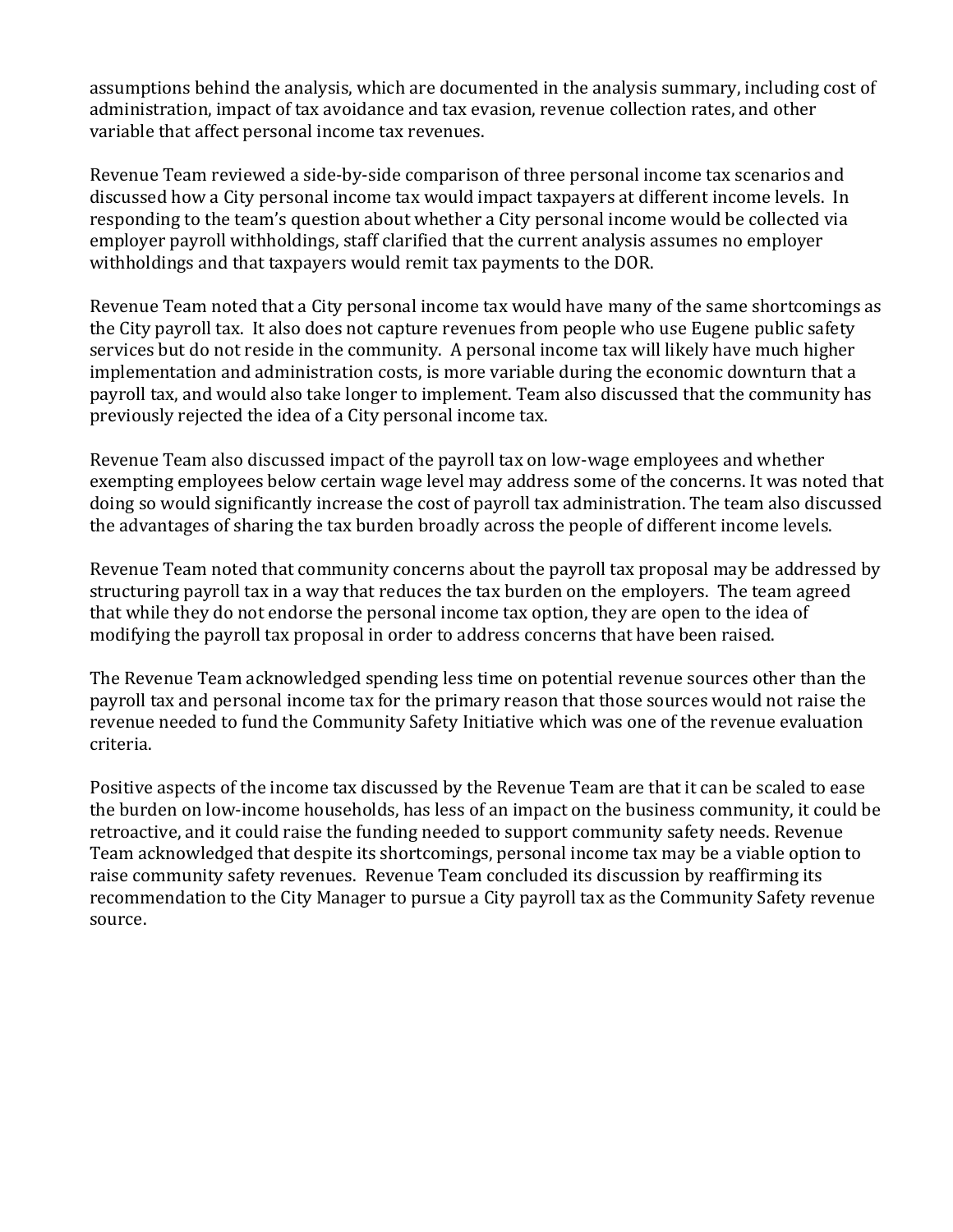## **Title: River Road/Santa Clara Annexations**

**Description:** A large number of unincorporated properties within Eugene's Urban Growth Boundary are located in the River Road/Santa Clara (RR/SC) and the Industrial Corridor Community Organization (ICCO) areas. These properties now receive services from several special districts and Lane County. There are also many properties in RR/SC and ICCO that are within the City and receive City services. The patchwork character of unincorporated and City properties make service delivery among properties in these areas difficult, inconsistent and inefficient.

The Eugene/Springfield Metropolitan Plan, adopted by Eugene, Springfield and Lane County, includes policies that encourage annexation as the preferred means of providing urban‐level services for new development and for a city to be the providers of these services within its Urban Growth Boundary. The Lane County Code, which the City administers through an urban transition agreement, requires owners of unincorporated property to agree to annex for land divisions, zone changes, new commercial or industrial development, new dwellings and any other activity that increases demand for services. Annexation is not required for accessory dwelling units, minor property improvements, residential outbuildings, room additions, home remodeling or other activities that do not increase demand for services.

State law governs how annexations may occur. To be eligible for annexation a property must be contig‐ uous with city boundaries or separated only by a right‐of‐way. All property owners and at least 50% of residents on a property must consent to annexation. There are numerous unincorporated islands in the area and state law allows such island properties to be annexed without consent; however the Metro Plan and City policy promote that annexations occur on a voluntary basis, rather than city initiated actions.

After annexation, a property is removed from any special districts and no longer pays special district taxes. The property then receives full city services and is subject to all city property taxes. The property tax paid by newly annexed properties does not quite cover the marginal costs of extending city services to the property, on average. State law allows taxes to be deferred up to ten years.

**How could this idea help solve a budget gap?** This idea is unlikely to help fill a budget gap because it is anticipated that taxes on newly annexed properties would not cover cost of extending city services to the property.

**What are some potential benefits?** The RR/SC and ICCO areas are currently a patchwork of incorporated and unincorporated properties. Additional annexations would consolidate incorporated properties and improve urban service delivery and service efficiencies.

**What are some drawbacks?** If taxes were deferred for up to ten years to encourage more annexations, there would be a significant deficit between the costs of providing the services and the revenues received. Property taxes would go up for those that are annexed.

**What are longer‐term or indirect implications from this idea?** If the RR/SC and ICCO areas were entirely annexed, City service delivery would benefit due to increase efficiency. Residents in areas would benefit from consistent availability of urban‐level services to their properties. Special districts in the areas would experience a loss of significant property within their boundaries, and community members are concerned about what happens to those districts and their community assets.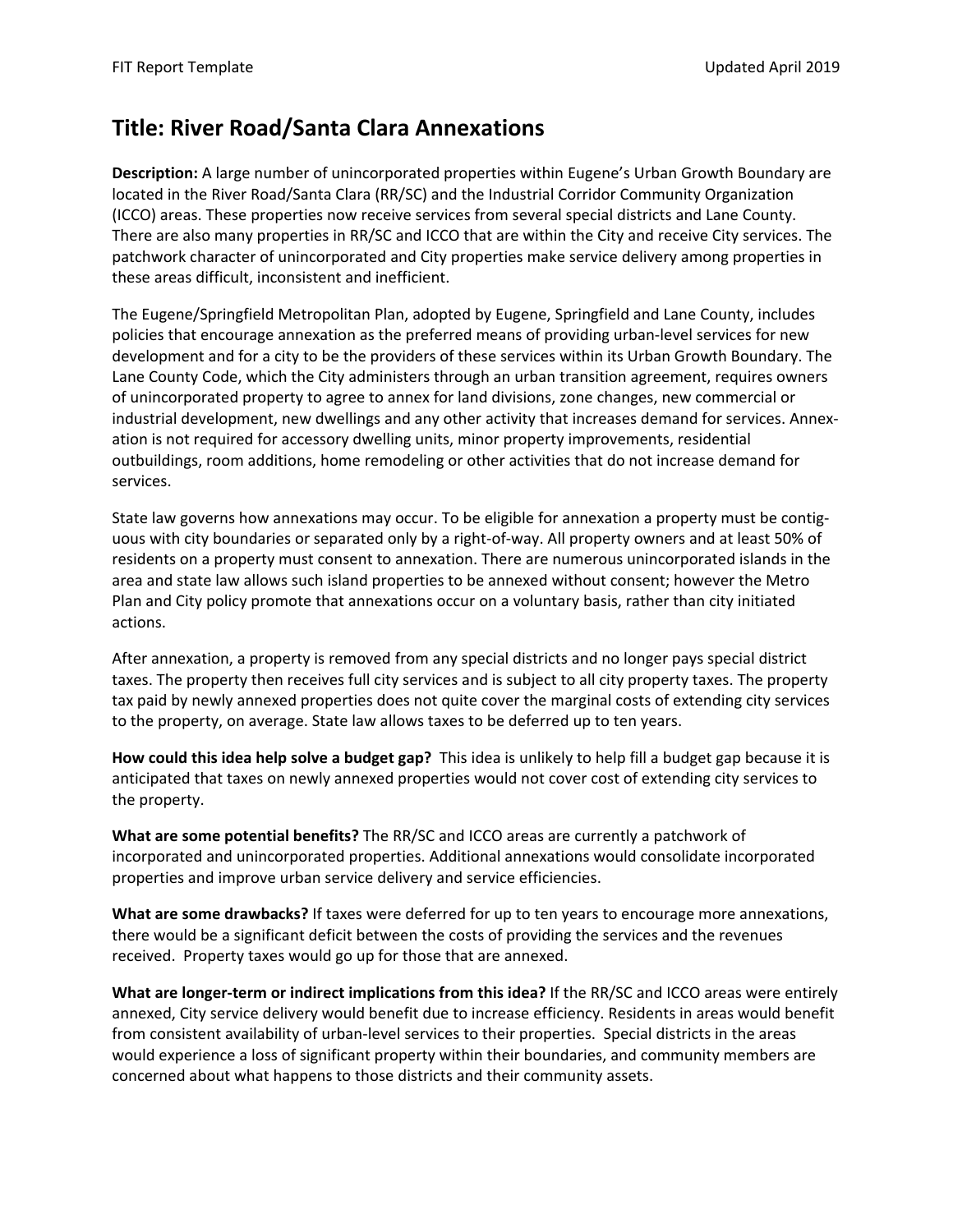# **Financial Impact on City from Annexations**

| Updated:         | 4/16/2019                                                                                                                                                                                                                                                                                                                                                                                                                           |
|------------------|-------------------------------------------------------------------------------------------------------------------------------------------------------------------------------------------------------------------------------------------------------------------------------------------------------------------------------------------------------------------------------------------------------------------------------------|
| Goal:            | Estimate potential financial impact on the City of large-scale<br>annexation in the River Road/Santa Clara/Industrial Corridor<br><b>Community Organization areas</b>                                                                                                                                                                                                                                                               |
| Key Assumptions: | All City services are provided at the same cost per capita as current<br>City services. Annexation brings in property tax revenues at (i) full<br>City permanent tax rate or (ii) a "hold harmless" tax rate that<br>maintains pre-annexation total tax rate for a period of up to 10 years<br>as an annexation incentive. Annexed properties also generate the<br>same per capita amount of other General Fund revenues per capita |
| Results:         | Revenues generated from annexing the area would be insufficient to<br>pay the cost of providing the services, even at the full City tax rate. If<br>a "hold harmless" rate is used as an annexation incentive, the<br>shortfall would be even greater.                                                                                                                                                                              |

|                                                    |                           | <b>Percent of RR/SC/ICCO Area Annexed</b> |    |                               |    |                                                 |     |               |  |
|----------------------------------------------------|---------------------------|-------------------------------------------|----|-------------------------------|----|-------------------------------------------------|-----|---------------|--|
|                                                    |                           | 100%                                      |    | 75%                           |    | 50%                                             |     | 25%           |  |
| <b>Assessed Value Annexed Area</b>                 |                           | \$1,504,000,000                           |    | \$1,128,000,000 \$752,000,000 |    |                                                 |     | \$376,000,000 |  |
| <b>Population Annexed Area</b>                     |                           | 18,012                                    |    | 13,509                        |    | 9,006                                           |     | 4,503         |  |
| <b>Total General Fund Revenues from Annexation</b> |                           |                                           |    |                               |    |                                                 |     |               |  |
| At Full City Permanent Tax Rate                    | \$                        | 14,500,000                                | S. | 10,860,000                    | \$ | 7,240,000                                       | \$  | 3,620,000     |  |
| At "Hold Harmless" Tax Rate                        | $\boldsymbol{\mathsf{S}}$ | 8,240,000                                 | \$ | $6,170,000$ \$                |    | 4,120,000                                       | \$  | 2,060,000     |  |
| <b>Cost of Current Services</b>                    | \$                        | 15,690,000                                | S. | 11,760,000                    | \$ | 7,840,000                                       | \$. | 3,920,000     |  |
| <b>Surplus / (Deficit)</b>                         |                           |                                           |    |                               |    |                                                 |     |               |  |
| At Full City Permanent Tax Rate                    | \$                        | $(1,190,000)$ \$                          |    | $(900,000)$ \$                |    | $(600,000)$ \$                                  |     | (300,000)     |  |
| At "Hold Harmless" Tax Rate                        | $\mathfrak{S}$            | $(7,450,000)$ \$                          |    |                               |    | $(5,590,000)$ \$ $(3,720,000)$ \$ $(1,860,000)$ |     |               |  |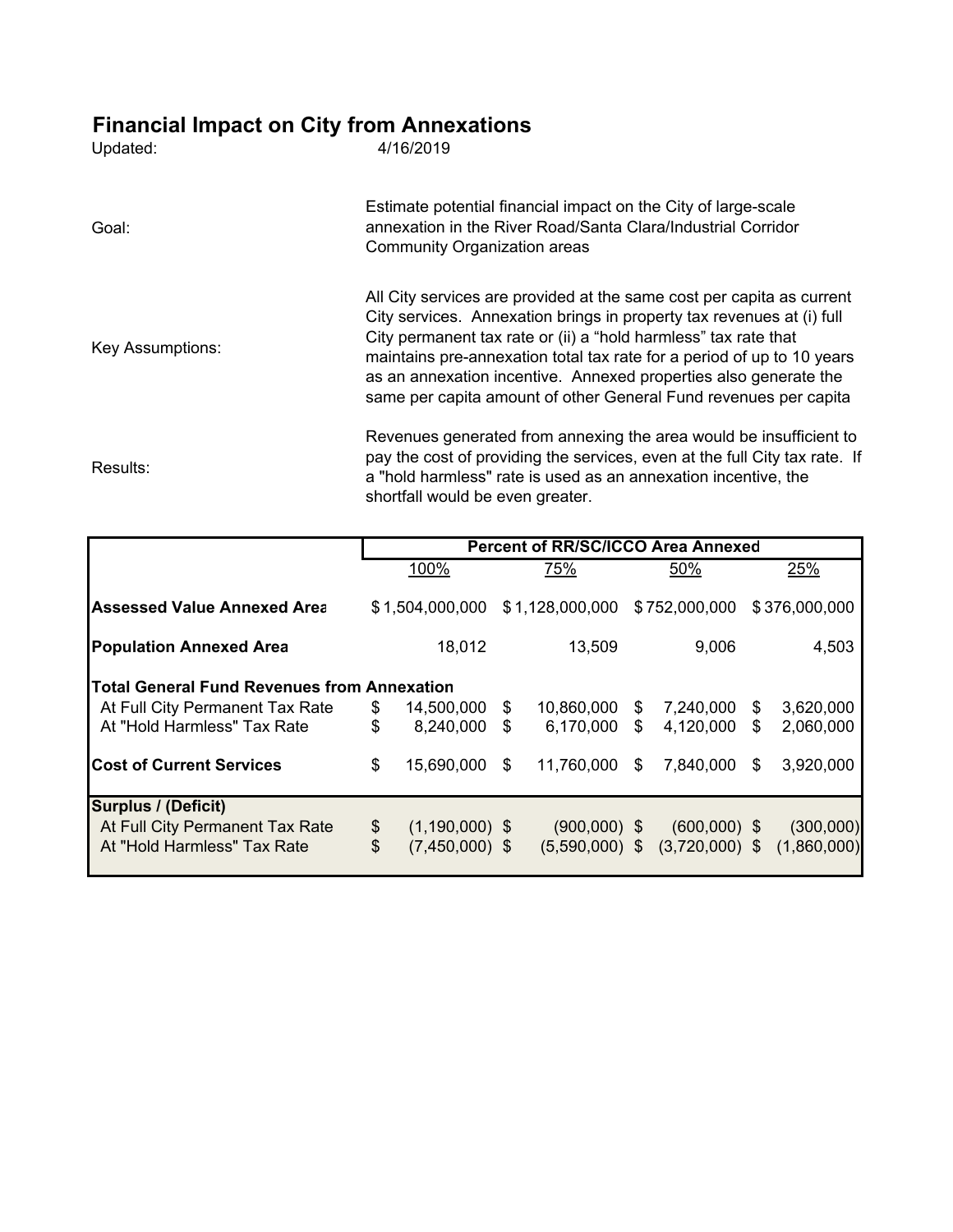

# City of Eugene Personal Income Tax Report

## Prepared for the Community Safety Revenue Team

April 17, 2019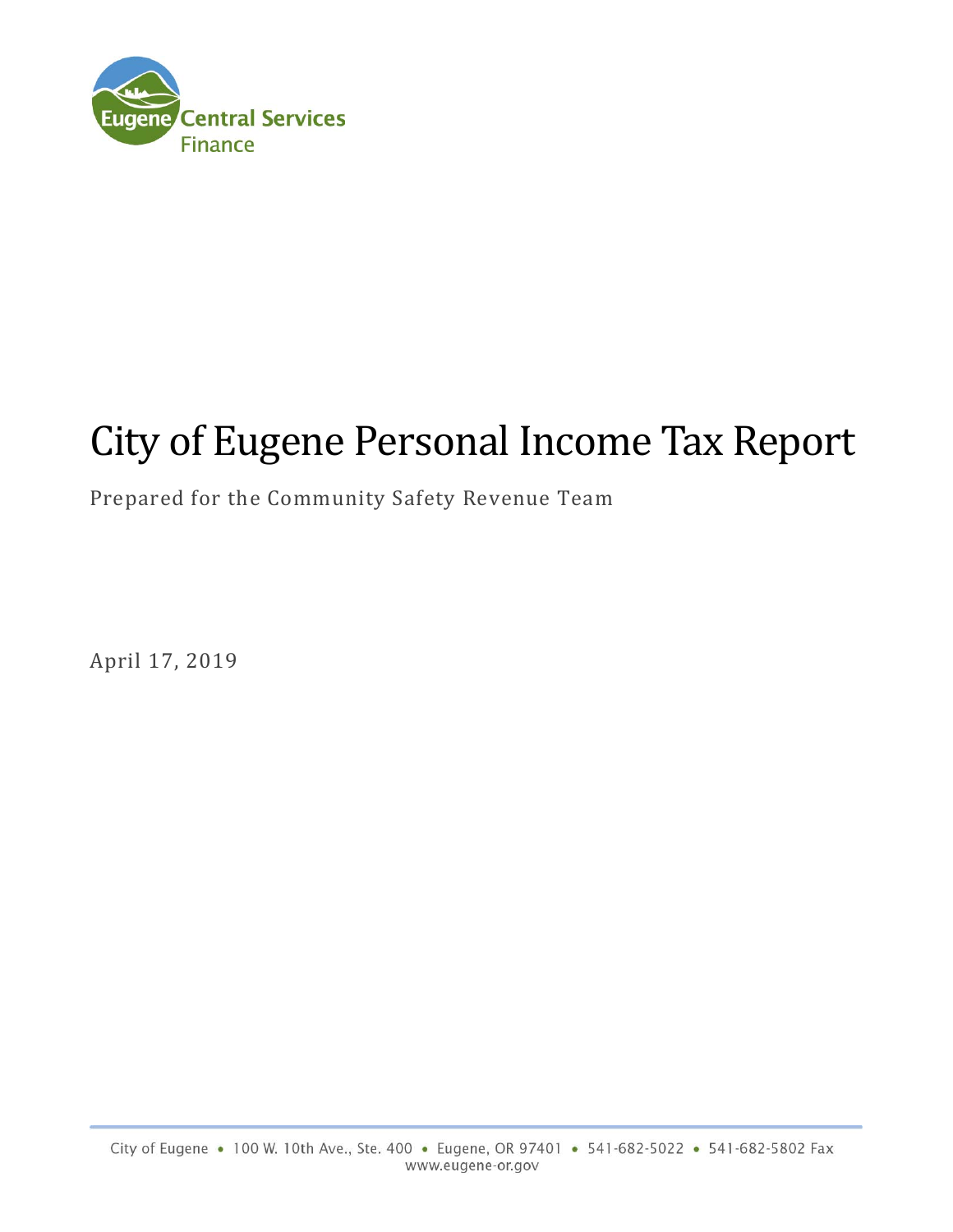# **Introduction**

This report was prepared by City of Eugene Budget and Analysis staff to provide basic information about a personal income tax option.

# **Personal Income Tax**

#### **Description**

#### **Summary**

A personal income tax would be levied as a percent of income earned by Eugene residents. The tax described in this report mirrors the income tax that the City presented to voters in 2011, but there are other ways that an income tax could be structured.

#### **Legal Authority**

Under Oregon's constitutional home rule powers, the Eugene City Charter grants the City Council broad authority over matters within the city's boundaries. The City Council may implement a personal income tax by ordinance. Alternatively, the tax may be placed on a ballot by the Council, by citizen initiative, or through a successful referendum petition.

#### **Precedence**

In November 1985 there was an income tax measure on the Eugene ballot. It failed 89% to 11%.

In the summer of 1994 the City Club of Eugene issued a report suggesting the City Council consider a personal income tax.

A personal income tax on incomes above \$100,000 to fund public safety services was considered and rejected by City Council in July of 1996.

In 1997, the Council Committee on Finance reviewed multiple revenue sources that would stabilize the General Fund after the impact of Measure 50. The committee recommended that Council direct staff to develop an implementation plan for a business and personal income tax. Council took no action on the recommendation. 

In November of 1999, Lane County proposed an 8% income tax surcharge to support public safety needs. The measure failed, 74% no 26% yes; in Eugene it failed 68% no to 32% yes.

In 2003 Multnomah County passed a three-year temporary personal income tax on County residents to fund public schools, healthcare, senior services and public safety. The tax raised \$128 million per year.

In May of 2007, Lane County proposed a 1.1% income tax measure to support public safety needs. It failed 71.1% to 28.9% in Lane County.

#### **City of Eugene 2011 Temporary City Income Tax for Schools**

In a May 2011 special election, Eugene's Measure 20-182 proposed a temporary City income tax for schools. 62% voted against the measure. Eugene's Temporary City Income Tax for Schools was structured with tiered rates applied to Oregon Taxable Income: incomes below \$22,000 were not taxed; between  $$22,001$  and  $$35,000$  had a rate of 0.35%; between \$35,001 and \$50,000 had a rate of 0.47%; between  $$50,001$  and  $$75,000$  had a rate of 0.75%; and income above  $$75,000$  had a rate of 1.2%. These rates were for joint incomes and single filer income levels were half of the joint levels. It was estimated that this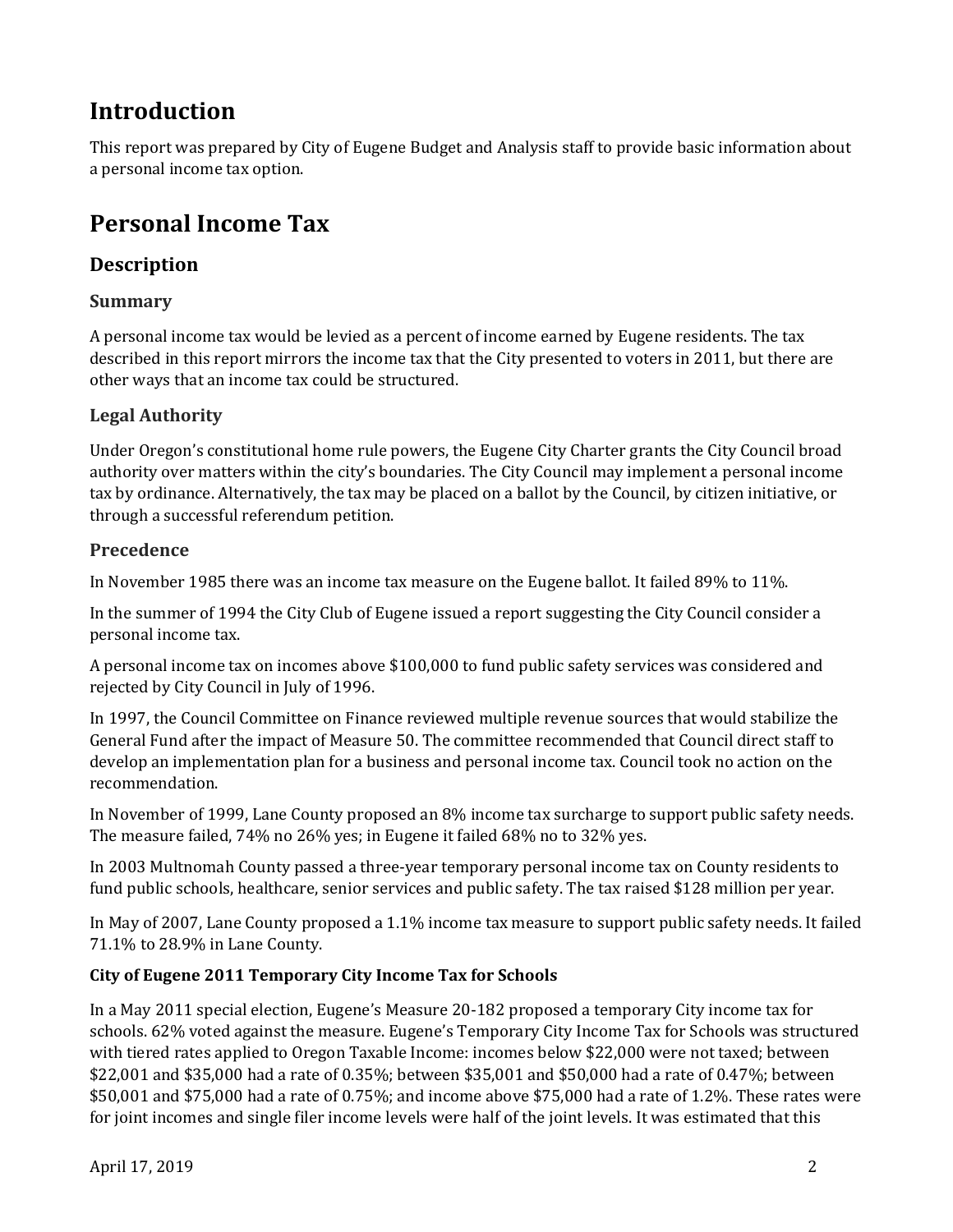would generate a net amount of \$16.8 million per year, after subtracting tax avoidance and evasion, exemptions and administration.

#### **Administrative Effort**

As part of the 2011 Temporary Income Tax for Schools discussions City staff had preliminary conversations with Oregon Department of Revenue (DOR) and City of Portland Revenue Bureau (Portland) staff regarding possible administration of a personal income tax.

The City also considered administering the tax in house however remitting income tax forms for state tax to the DOR and city tax forms to the City of Eugene creates additional work for individuals to file multiple returns and forms, follow multiple compliance procedures and have different points of contact for their taxes. 

The following information should be considered high-level and preliminary; more conversations would be needed to solidify the details.

#### **Timeline**

It is estimated that approximately one year would be needed to create the necessary framework for tax administration if the DOR or Portland were to administer the tax. If the City of Eugene did the work, the timeline could be longer as the City has not undertaken administration of a revenue of this scope or scale. It's anticipated there will be a one-year projected timeline between passage of the ordinance and the assumed tax collection start date. It's unlikely the City would be able to implement the necessary framework for income tax administration within this time period. However, it might be possible with adequate dedicated resources.

The current community safety bridge funding covers services through FY20. Income tax revenue is generated on a calendar year basis, with the due date for taxes from the prior year of April 15. If the income tax became effective as of January 1, 2020, revenues from the tax would not be due until April 15 of 2021. If another entity administered the tax, there would likely be a delay of one to three months in receiving the revenues once they were due. It would be challenging to put an income tax in place by January 1, 2020. However, there are short term options that Council could enact to continue services into FY21 until implementation was complete and revenues flowed in, such as appropriating one-time funding or using short-term borrowing in anticipation of tax revenues.

#### **Costs**

For this analysis, it is assumed that it would cost approximately 10% of gross revenues to administer the tax. Initial costs to implement the tax would be higher, as systems would need to be set up, publications designed, administrative rules developed, public outreach conducted, and so on. Future years would be less expensive for ongoing costs. Administrative cost estimates would be refined if Council decided to move forward with this option.

#### **Other Considerations**

The 2011 Temporary Income Tax was structured to be based on Oregon Taxable Income (OTI) because of its relative ease to administer. This is a clear line item on Oregon's tax forms, and there is a precedence for using this as a basis to determine individual tax liability. Multnomah County had an income tax in place for three years, and their County tax liability was based on the OTI on the Oregon tax form. This method also has some limitations; for instance, it would not consider exemptions such as number of dependents in the household.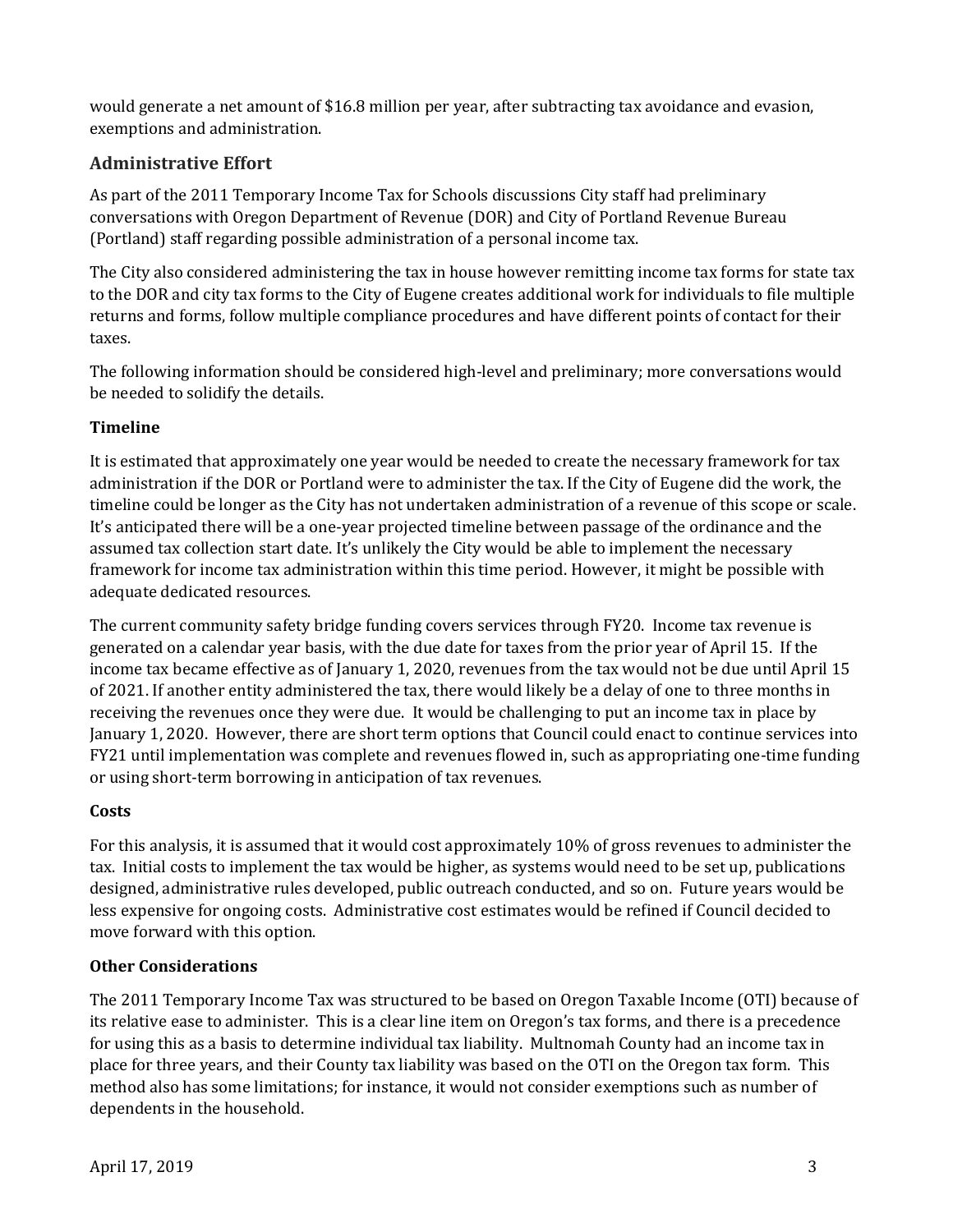The data in this analysis is based on the DOR's reported taxable income for the City of Eugene. The DOR does not identify which taxpayers live inside City limits; rather, this data simply reports returns that come from a Eugene mailing address. To estimate income on Eugene residents, reported income in Eugene was reduced by 17% based on an analysis of addresses done in 2011.

Oregon PERS and federal retirement benefits are exempt from local income taxes by Oregon and federal laws. The City of Eugene cannot collect taxes on this income, although the State can. The DOR data on Eugene income was adjusted to estimate the impact of PERS and federal pension income.

Revenue estimates must be adjusted to account for tax evasion and avoidance. Tax avoidance is a legal behavior that has the effect of reducing the taxpayer's exposure to a tax liability. For instance, new or existing residents might choose to change residence in order to avoid paying the tax. This is particularly notable for high-income households. Tax evasion is the unlawful failure to pay an owed tax liability. Because this is a new tax, many taxpayers might fail to pay out of simple confusion or because they aren't aware of the tax. If employers were required to withhold taxes for its Eugene residents, compliance would likely be higher, but there are other challenges with requiring withholding and City Council chose not to require withholding in the 2011 tax. For this analysis, the evasion and avoidance rates vary from 5% to 50%, depending on the income levels, based on a review of literature on this topic. The average evasion and avoidance factors range from 6-8% of gross revenue, depending on the structure of the tax.

The table in the Appendix sets out detailed information about tax returns, taxable income, and the evasion and avoidance rates used in the analysis.

#### **Income Tax Structure and Rates**

The estimates in this section are based on an analysis originally prepared in 2011 for the Temporary Income Tax for Schools. The tax data from the DOR has been updated to show 2016 tax information. No other methodology has been changed. The impact from recent federal tax reform, for instance, has not been considered. These estimates are designed to generate about \$27 million of net revenue for community safety purposes, after taking into account evasion and avoidance (6-8% of gross revenue) and administration (10% of gross revenue).

Three scenarios are shown on the following page. The first two were designed for Council discussion in 2011 to show the rates and structure from different approaches to the tax. The third scenario (Scenario C) represents the tax brackets as were included in the 2011 Temporary Income Tax for Schools, although the rates were adjusted to generate \$27 million of net revenue. The table shows Adjusted Gross Income (AGI) to provide context about general income levels, but the model's tax brackets are applied to OTI.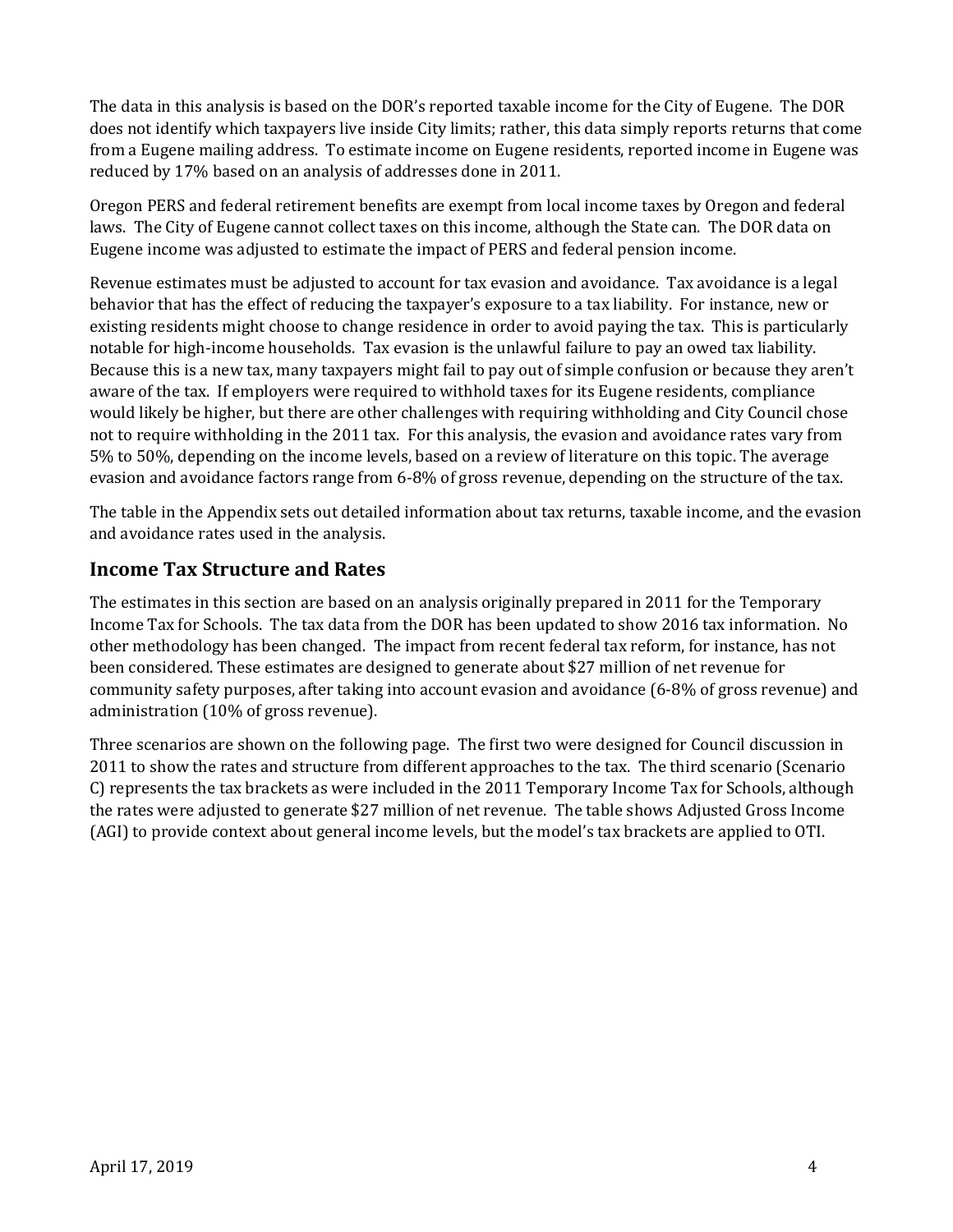|                                       | <b>Scenario A</b> |              |          | <b>Scenario B</b> | <b>Scenario C</b> |              |  |
|---------------------------------------|-------------------|--------------|----------|-------------------|-------------------|--------------|--|
|                                       | Rate              | AGI          | Rate     | AGI               | Rate              | AGI          |  |
| Brackets & Rates for<br>Joint Incomes | 1.04%             | $>$ \$49,000 | $0.44\%$ | $<$ \$12,000      | 0.35%             | \$30-49,000  |  |
|                                       |                   |              | 0.62%    | \$12-23,000       | 0.47%             | \$49-73,000  |  |
|                                       |                   |              | 0.81%    | \$23-323,000      | 0.75%             | \$73-107,000 |  |
|                                       |                   |              | 0.97%    | $>$ \$323,000     | 1.20%             | > \$107,000  |  |
| % of Taxpayers Affected               |                   | 55%          |          | 100%              | 71%               |              |  |

#### **Income Tax Structure and Rates**

#### **Impact on Taxpayers**

The table below shows the expected liability for households filing a joint return for incomes ranging from \$5,000 AGI to \$250,000 AGI. The table shows AGI levels, estimated OTI, and then estimates the tax liability for each income level. In the model, incomes above \$250,000 are captured, but because of the variation in income levels, an example tax liability is not shown below. 

|            | <b>Estimated</b> | <b>Estimated Tax Liability for a Joint Filing Household</b> |         |         |  |  |  |
|------------|------------------|-------------------------------------------------------------|---------|---------|--|--|--|
| <b>AGI</b> | OTI              | A                                                           | в       | С       |  |  |  |
| \$5,000    | \$1,500          | \$0                                                         | \$7     | \$0     |  |  |  |
| \$10,000   | \$5,700          | \$0                                                         | \$25    | \$0     |  |  |  |
| \$15,000   | \$9,700          | \$0                                                         | \$60    | \$0     |  |  |  |
| \$20,000   | \$13,900         | \$0                                                         | \$86    | \$0     |  |  |  |
| \$25,000   | \$18,100         | \$0                                                         | \$176   | \$0     |  |  |  |
| \$30,000   | \$22,000         | \$0                                                         | \$213   | \$0     |  |  |  |
| \$35,000   | \$25,700         | \$0                                                         | \$249   | \$90    |  |  |  |
| \$40,000   | \$29,100         | \$0                                                         | \$282   | \$102   |  |  |  |
| \$45,000   | \$32,300         | \$0                                                         | \$313   | \$113   |  |  |  |
| \$50,000   | \$35,400         | \$368                                                       | \$343   | \$166   |  |  |  |
| \$60,000   | \$41,500         | \$432                                                       | \$403   | \$195   |  |  |  |
| \$70,000   | \$48,200         | \$501                                                       | \$468   | \$227   |  |  |  |
| \$80,000   | \$55,400         | \$576                                                       | \$537   | \$416   |  |  |  |
| \$90,000   | \$62,500         | \$650                                                       | \$606   | \$469   |  |  |  |
| \$100,000  | \$70,400         | \$732                                                       | \$683   | \$528   |  |  |  |
| \$250,000  | \$193,600        | \$2,013                                                     | \$1,878 | \$2,323 |  |  |  |

#### **Estimated tax liability for a joint filing household**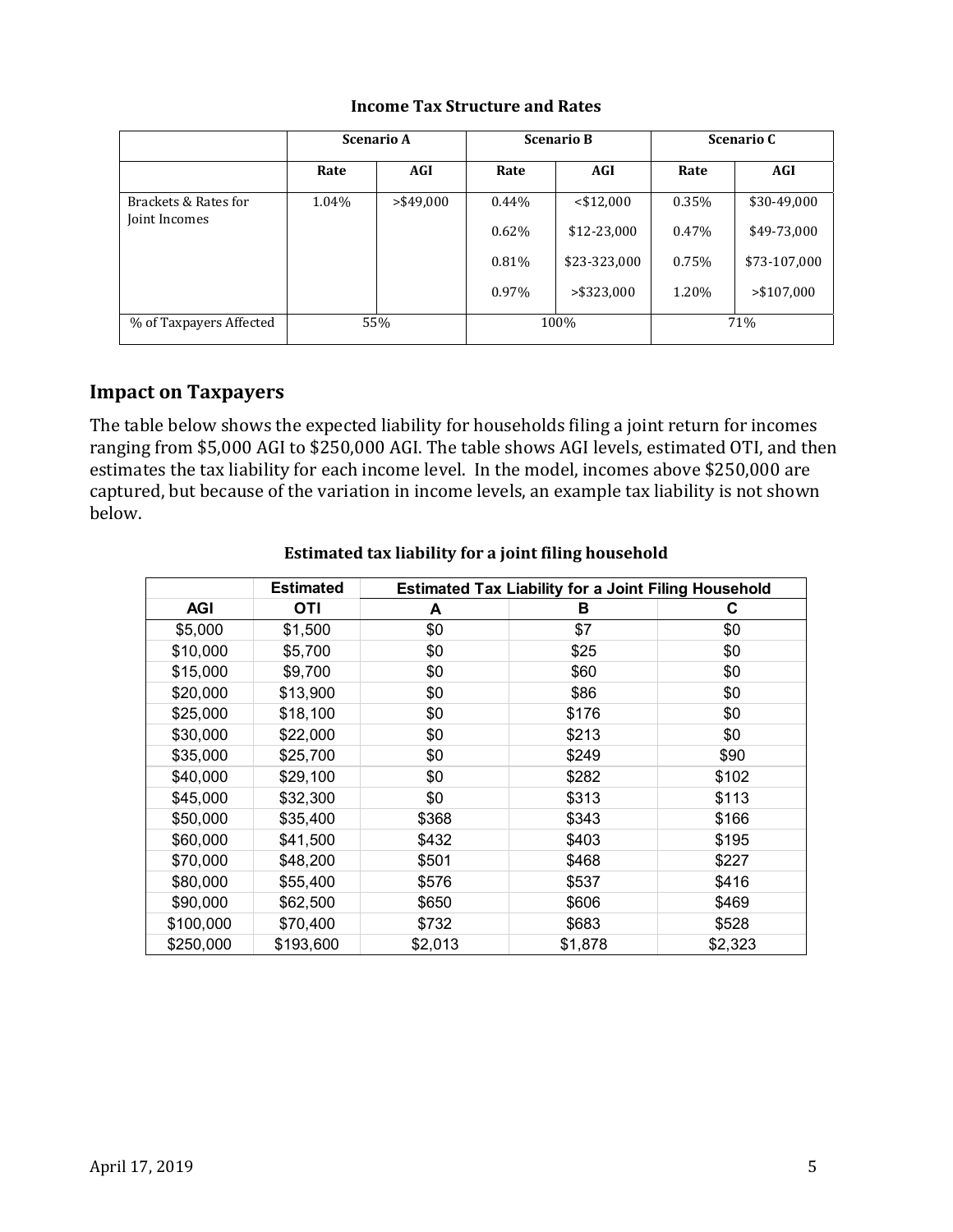## **Income Tax Considerations**

#### **Sustainability**

It is difficult to project future incomes with much certainty. The Oregon Office of Economic Analysis generates the state's revenue forecast and it estimates revenue receipts over the next several years. If the state's forecast is correct, actual tax liabilities from a Eugene personal income tax could vary significantly from year to year, even projecting to drop in FY20.



Source: State of Oregon, Oregon Economic Forecast, February 27, 2019

#### **Revenue Fluctuations**

Actual tax receipts could vary substantially from this projection for many reasons. Oregon has seen significant volatility in personal income taxes over the past years and that volatility is projected to continue. One factor is the income from capital gains has been volatile and tax revenues from capital gains is concentrated in the high end of the income distribution. If a tax is structured to depend on the high end of the income distribution, relatively small changes in economic conditions can yield large changes in income tax collections. One way to address these fluctuations is to maintain flexibility in changing the tax rate to ensure adequate revenues are received to cover approved expenses.

Income tax revenue and approved community safety expenditures would be maintained in a new fund separate from other City funds to provide adequate transparency. Like other City operating funds, the goal would be that the new fund will have enough balance available to cover two months of operating expenses. However, due to potential revenue fluctuations, the annual balance available could be significantly more or less than anticipated. Flexibility in changing the tax rate up or down could be utilized to smooth out potential revenue fluctuations.

#### **Fairness and Who Pays**

During the conversations about the 2011 Temporary Income Tax for Schools, several arguments were made about whether the tax was fair or not. Some people thought that exempting low-income residents was fair, while others thought everyone should pay something. Some people thought that childless people shouldn't have to pay the tax because they didn't send children to school. Some people thought that the brackets were unfair because they could result in "cliffs", where a person who earned \$1 more would pay significantly more than the person who earned \$1 less. Some people thought that higherincome people should pay a higher rate than lower income people, while others thought that a flat rate paid by all was fairer.

## **Triple Bottom Line: Social Equity**

A personal income tax may be viewed as unfair, depending on how the tax is structured. The tax could be structured to provide exemptions for low-income households, however this would increase the rate needed to generate a particular dollar amount and increase the associated administration costs. Generally, an income tax is designed to be progressive, but the structure of the tax can increase or decrease progressivity.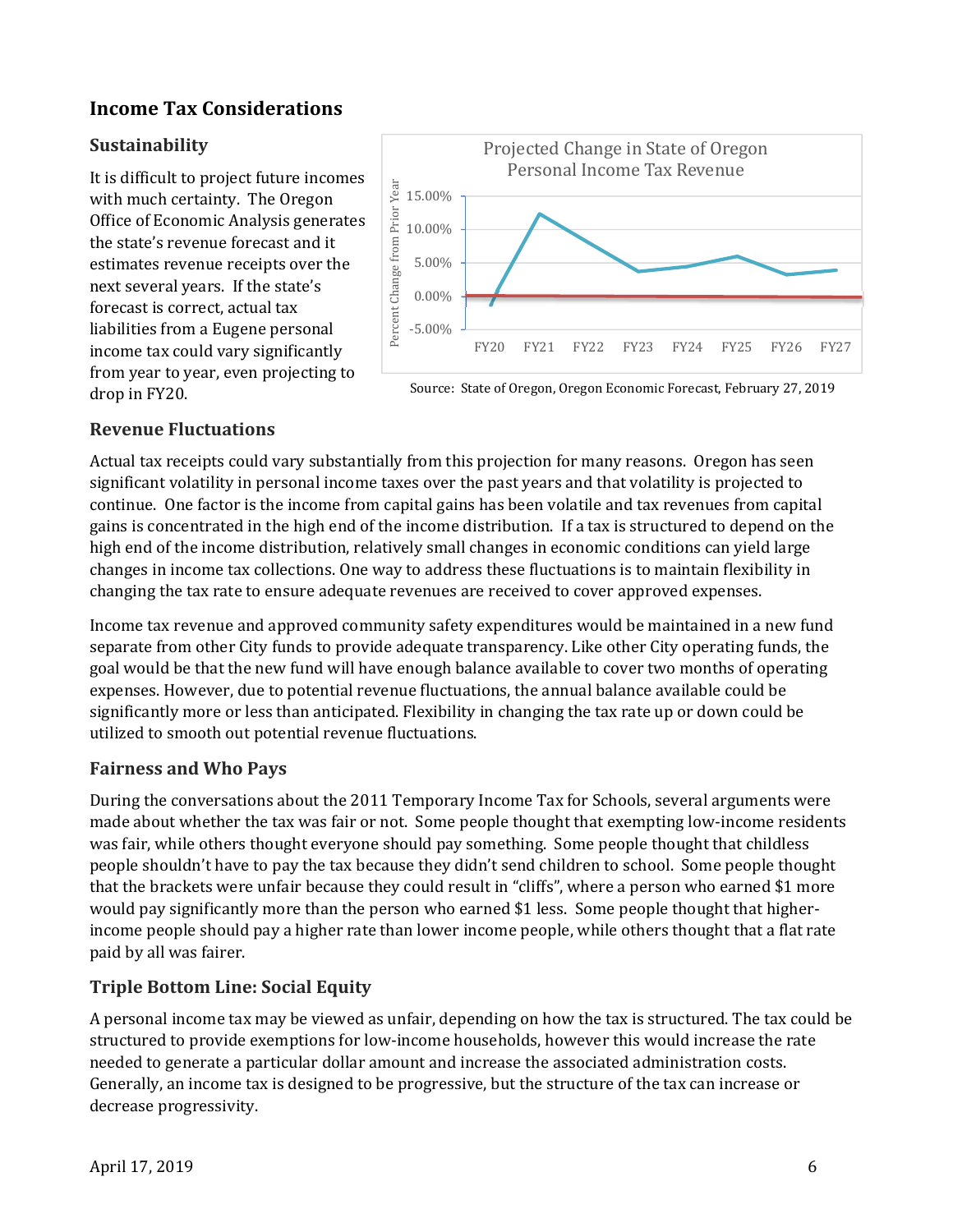#### **Triple Bottom Line: Environmental Stewardship**

This revenue option has a neutral impact on the environment. It will not impact greenhouse gas emissions, fossil fuels, waste, or pollution.

#### **Triple Bottom Line: Economic Prosperity**

In 2011, the City asked ECONorthwest to provide the broader economic impacts of a local income tax. They conducted an input-output analysis that shows a local income tax has a net positive impact on the local economy. This is because the reduction in household spending (the individual tax liability) is directed to local jobs. Most household spending is not directed to the local economy. The tax causes local households to reduce spending on non-local goods (i.e., cell phones) to directly support local jobs (e.g. in that instance, teachers, or public safety staff in this instance).

The positive economic benefits of additional public goods, such as law enforcement and other community safety initiatives, are difficult to quantify and are currently unknown.